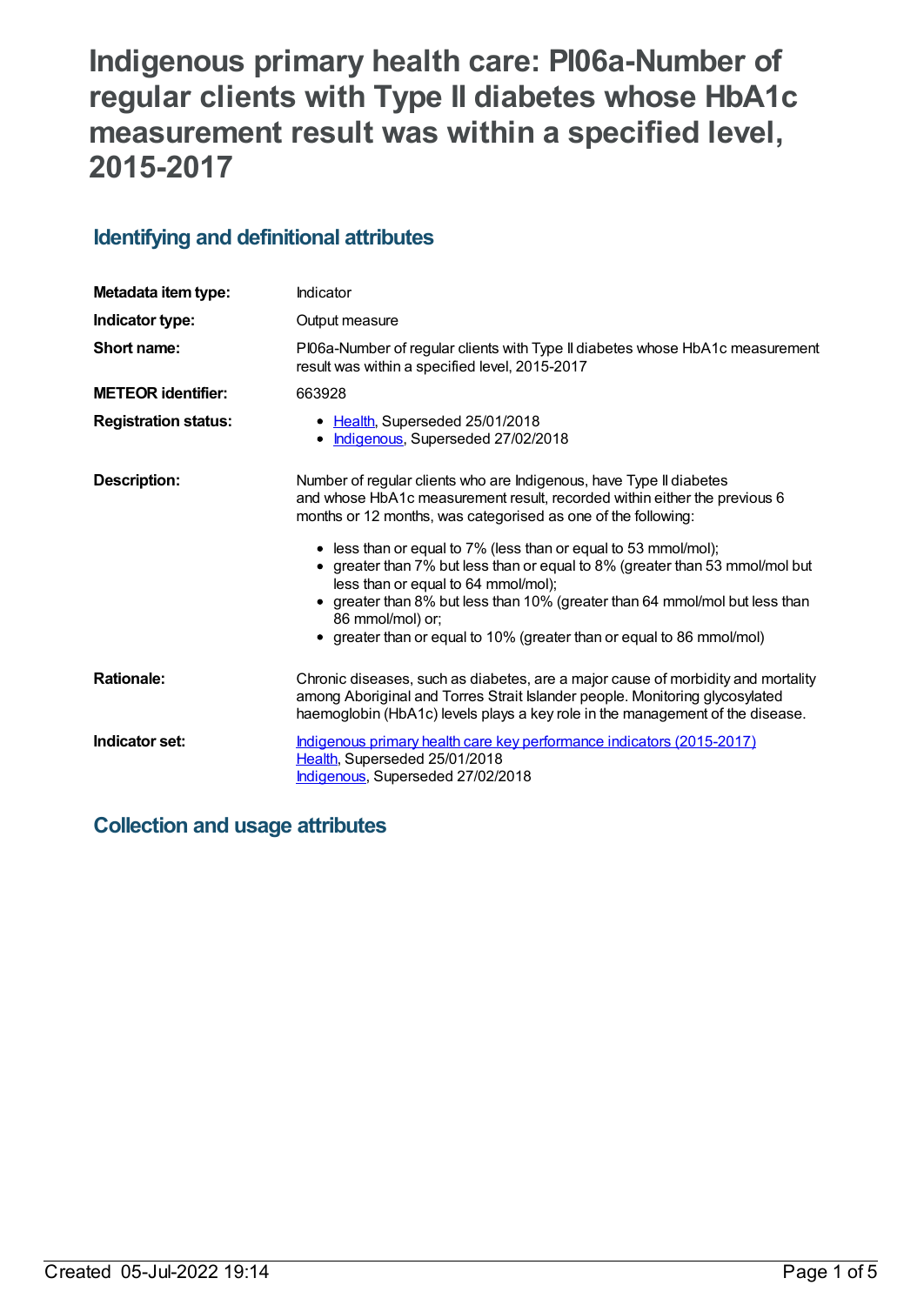| <b>Computation description:</b> | Count of regular clients who are Indigenous, have Type II diabetes and whose<br>HbA1c measurement result, recorded within either the previous 6 months or 12<br>months, was categorised as one of the following:                                                                                                                                                                                      |
|---------------------------------|-------------------------------------------------------------------------------------------------------------------------------------------------------------------------------------------------------------------------------------------------------------------------------------------------------------------------------------------------------------------------------------------------------|
|                                 | • less than or equal to 7% (less than or equal to 53 mmol/mol);<br>• greater than 7% but less than or equal to 8% (greater than 53 mmol/mol but<br>less than or equal to 64 mmol/mol);<br>• greater than 8% but less than 10% (greater than 64 mmol/mol but less than<br>86 mmol/mol) or;<br>• greater than or equal to 10% (greater than or equal to 86 mmol/mol)                                    |
|                                 | 'Regular client' refers to a client of an Australian Government Department of Health-<br>funded primary health care service (that is required to report against the Indigenous<br>primary health care key performance indicators) who has an active medical record;<br>that is, a client who has attended the Department of Health-funded primary health<br>care service at least 3 times in 2 years. |
|                                 | HbA1c: glycosylated haemoglobin.                                                                                                                                                                                                                                                                                                                                                                      |
|                                 | Exclude Type I diabetes, secondary diabetes, gestational diabetes mellitus (GDM),<br>previous GDM, impaired fasting glucose, impaired glucose tolerance.                                                                                                                                                                                                                                              |
|                                 | Presented as a number.                                                                                                                                                                                                                                                                                                                                                                                |
|                                 | Calculated separately for each HbA1c range, for each time period.                                                                                                                                                                                                                                                                                                                                     |
|                                 | Include only the most recent HbA1c measurement result from each time period.                                                                                                                                                                                                                                                                                                                          |
| <b>Computation:</b>             | Numerator only                                                                                                                                                                                                                                                                                                                                                                                        |
| <b>Numerator:</b>               | Calculation A: Number of regular clients who are Indigenous, have Type II<br>diabetes and whose HbA1c measurement result, recorded within the previous 6<br>months, was less than or equal to 7% (less than or equal to 53 mmol/mol).                                                                                                                                                                 |
|                                 | Calculation B: Number of regular clients who are Indigenous, have Type II diabetes<br>and whose HbA1c measurement result, recorded within the previous 6 months, was<br>greater than 7% but less than or equal to 8% (greater than 53 mmol/mol but less<br>than or equal to 64 mmol/mol).                                                                                                             |
|                                 | Calculation C: Number of regular clients who are Indigenous, have Type II diabetes<br>and whose HbA1c measurement result, recorded within the previous 6 months, was<br>greater than 8% but less than 10% (greater than 64 mmol/mol but less than 86<br>mmol/mol).                                                                                                                                    |
|                                 | Calculation D: Number of regular clients who are Indigenous, have Type II diabetes<br>and whose HbA1c measurement result, recorded within the previous 6 months, was<br>greater than or equal to 10% (greater than or equal to 86 mmol/mol).                                                                                                                                                          |
|                                 | Calculation E: Number of regular clients who are Indigenous, have Type II diabetes<br>and whose HbA1c measurement result, recorded within the previous 12 months,<br>was less than or equal to 7% (less than or equal to 53 mmol/mol).                                                                                                                                                                |
|                                 | Calculation F: Number of regular clients who are Indigenous, have Type II diabetes<br>and whose HbA1c measurement result, recorded within the previous 12 months,<br>was greater than 7% but less than or equal to 8% (greater than 53 mmol/mol but<br>less than or equal to 64 mmol/mol).                                                                                                            |
|                                 | Calculation G: Number of regular clients who are Indigenous, have Type II diabetes<br>and whose HbA1c measurement result, recorded within the previous 12 months,<br>was greater than 8% but less than 10% (greater than 64 mmol/mol but less than 86<br>mmol/mol).                                                                                                                                   |
|                                 | Calculation H: Number of regular clients who are Indigenous, have Type II diabetes<br>and whose HbA1c measurement result, recorded within the previous 12 months,<br>was greater than or equal to 10% (greater than or equal to 86 mmol/mol).                                                                                                                                                         |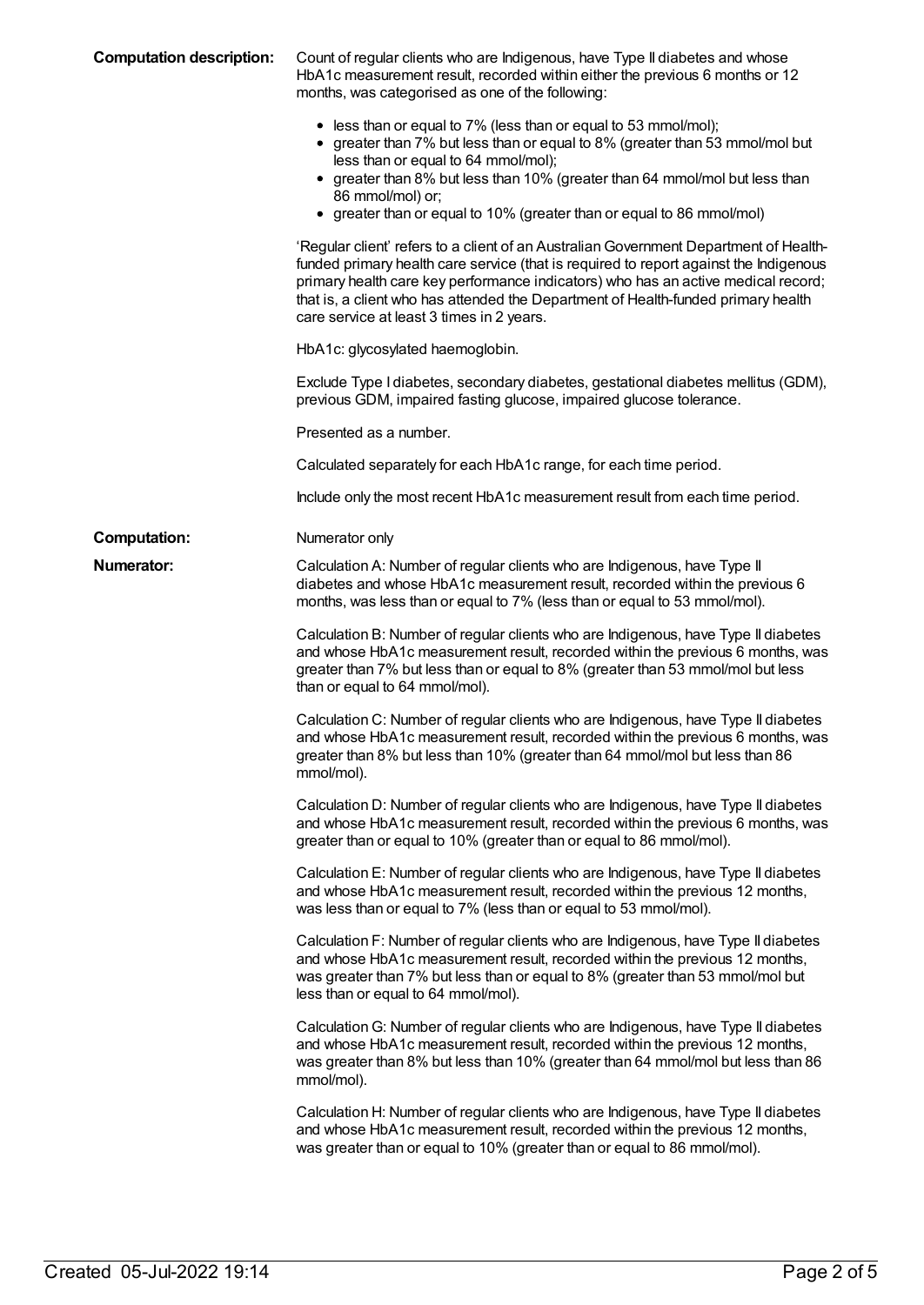[Person—diabetes](https://meteor.aihw.gov.au/content/270194) mellitus status, code NN

**Data Source**

[Indigenous](https://meteor.aihw.gov.au/content/430643) primary health care data collection

**NMDS / DSS**

[Indigenous](https://meteor.aihw.gov.au/content/585036) primary health care DSS 2015-17

**Guide for use**

Type II diabetes only.

#### **Data Element / Data Set**

[Person—Indigenous](https://meteor.aihw.gov.au/content/291036) status, code N

**Data Source**

[Indigenous](https://meteor.aihw.gov.au/content/430643) primary health care data collection

**NMDS / DSS**

[Indigenous](https://meteor.aihw.gov.au/content/585036) primary health care DSS 2015-17

**Data Element / Data Set**

[Person—regular](https://meteor.aihw.gov.au/content/436639) client indicator, yes/no code N

**Data Source**

[Indigenous](https://meteor.aihw.gov.au/content/430643) primary health care data collection

**NMDS / DSS**

[Indigenous](https://meteor.aihw.gov.au/content/585036) primary health care DSS 2015-17

#### **Data Element / Data Set**

[Person—glycosylated](https://meteor.aihw.gov.au/content/589601) haemoglobin level, code N

**Data Source**

[Indigenous](https://meteor.aihw.gov.au/content/430643) primary health care data collection

**NMDS / DSS**

[Indigenous](https://meteor.aihw.gov.au/content/585036) primary health care DSS 2015-17

**Guide for use**

Response to this is conditional on responding 'yes' to having had an HbA1c measurement result recorded within either the previous 6 months or 12 months.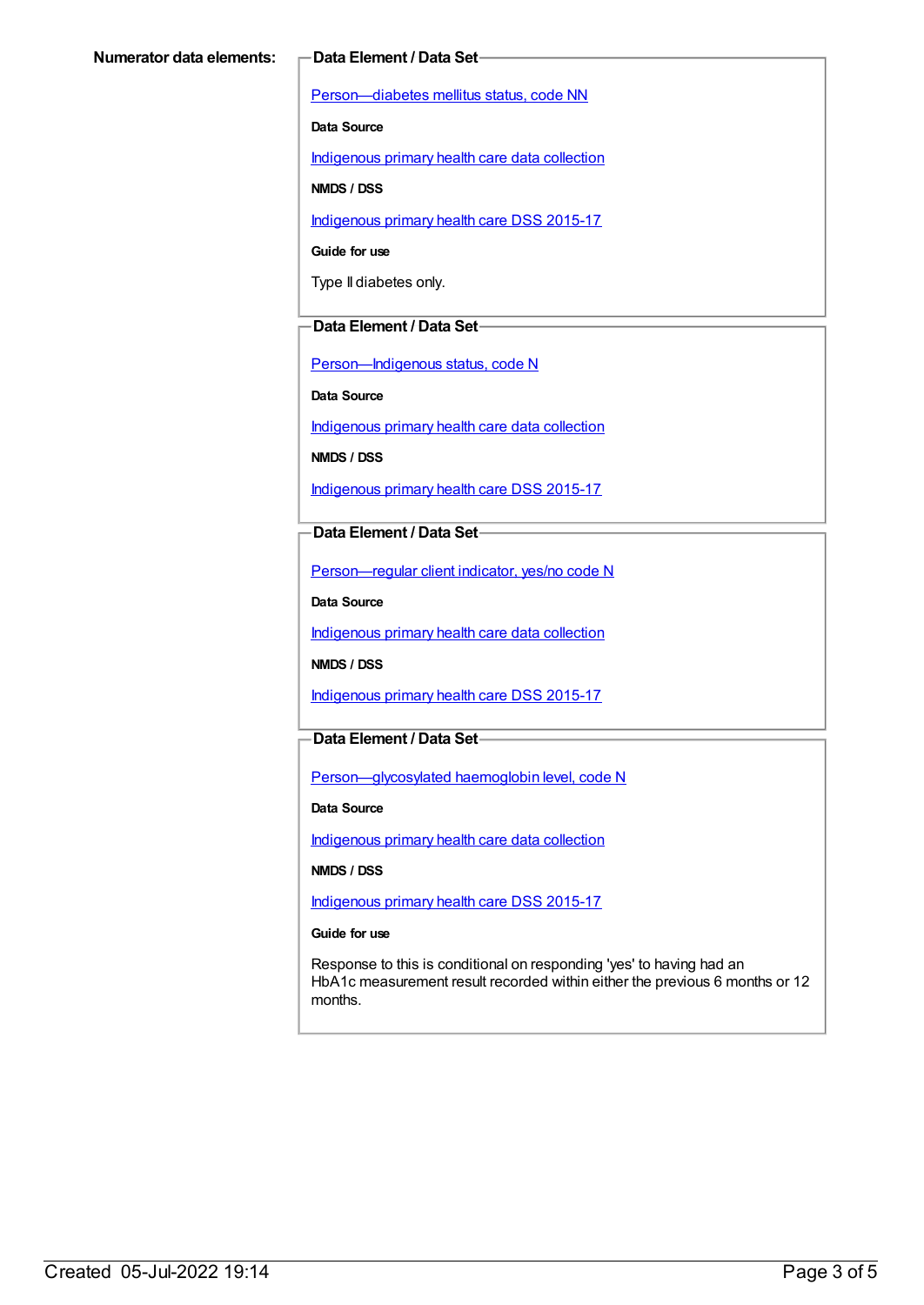| Disaggregation:                         | 1. Sex:<br>a) Male<br>b) Female                                                                                                                                |
|-----------------------------------------|----------------------------------------------------------------------------------------------------------------------------------------------------------------|
|                                         | 2. Age:<br>$a)$ 0-4 years<br>$b)$ 5-14 years<br>c) 15-24 years<br>d) 25-34 years<br>e) 35-44 years<br>f) 45-54 years<br>g) 55-64 years<br>h) 65 years and over |
| <b>Disaggregation data</b><br>elements: | Data Element / Data Set-<br>Person-sex, code N                                                                                                                 |
|                                         | Data Source                                                                                                                                                    |
|                                         | Indigenous primary health care data collection                                                                                                                 |
|                                         | NMDS / DSS                                                                                                                                                     |
|                                         | Indigenous primary health care DSS 2015-17                                                                                                                     |
|                                         | Data Element / Data Set-                                                                                                                                       |
|                                         | Person-age, total years N[NN]                                                                                                                                  |
|                                         | <b>Data Source</b>                                                                                                                                             |
|                                         | Indigenous primary health care data collection                                                                                                                 |
|                                         | NMDS / DSS                                                                                                                                                     |
|                                         | Indigenous primary health care DSS 2015-17                                                                                                                     |

# **Representational attributes**

| <b>Representation class:</b> | Count  |
|------------------------------|--------|
| Data type:                   | Real   |
| Unit of measure:             | Person |

# **Indicator conceptual framework**

| <b>Framework and</b> | Effective/Appropriate/Efficient |
|----------------------|---------------------------------|
| dimensions:          |                                 |

## **Data source attributes**

| Data sources: | Data Source                                    |
|---------------|------------------------------------------------|
|               | Indigenous primary health care data collection |
|               | Frequency                                      |
|               | 6 monthly                                      |
|               | Data custodian                                 |
|               | Australian Institute of Health and Welfare.    |

# **Source and reference attributes**